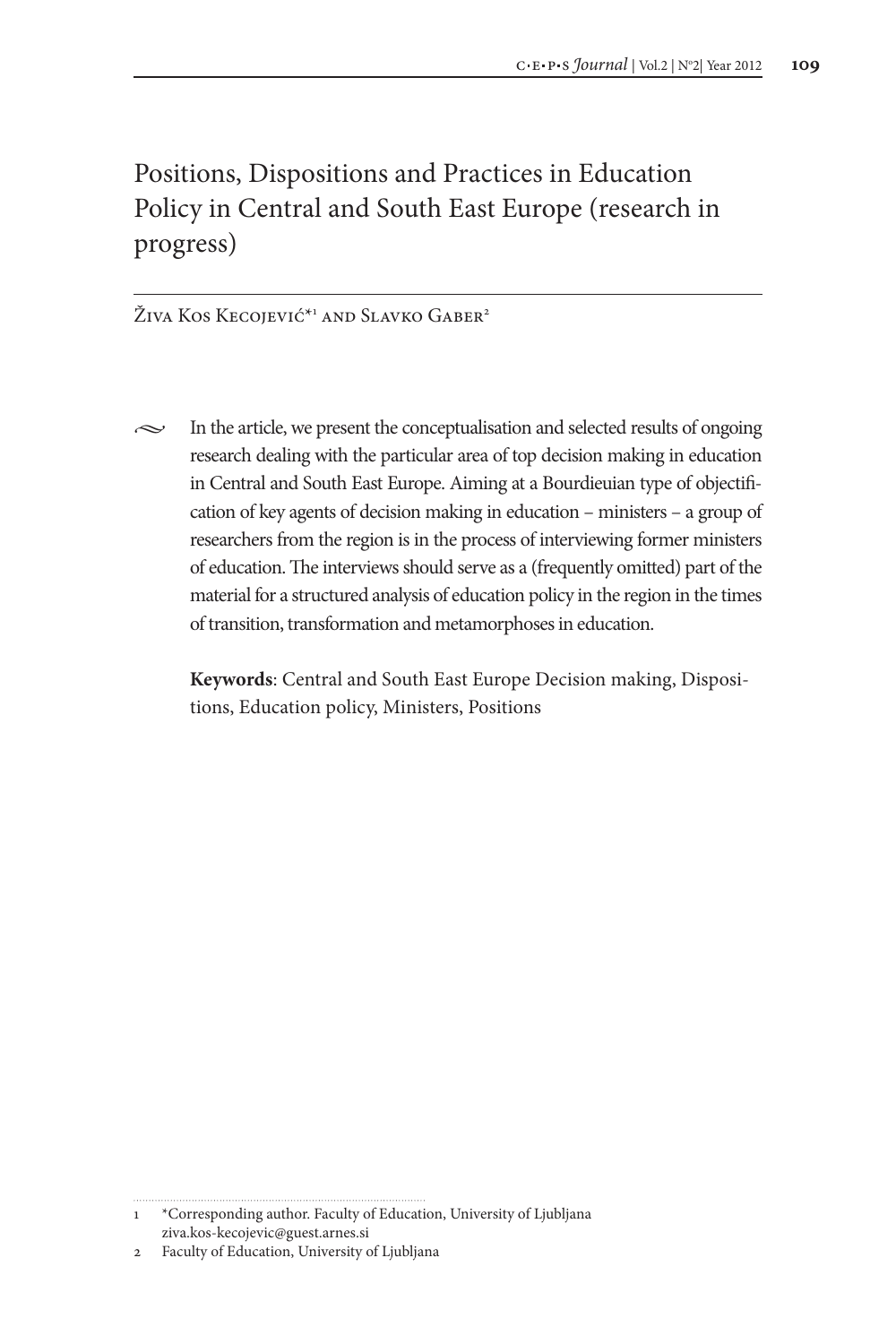Položaji, dispozicije in prakse edukacijskih politik v osrednji in jugovzhodni Evropi (raziskava v teku)

Živa Kos Kecojević\* in Slavko Gaber

 $\sim$  V prispevku so predstavljeni konceptualizacija in izbrani izsledki raziskave, ki še poteka. Osrednja problematika je specifično področje vrhovnega odločanja na področju izobraževanja v osrednji in jugovzhodni Evropi. Z bourdiejevskim tipom argumentiranja bodo analizirani intervjuji s ključnimi akterji, ki sprejemajo odločitve na področju izobraževanja – ministri. Skupina raziskovalcev je v fazi intervjuvanja nekdanjih ministrov za izobraževanje. Intervjuje bodo uporabili kot (pogosto izpuščen) del gradiva za strukturirano analizo edukacijskih politik v regiji med tranzicijo, transformacijo in preobrazbo v izobraževanju.

**Ključne besede**: dispozicije, edukacijske politike, ministri, odločanje, osrednja in jugovzhodna Evropa, položaji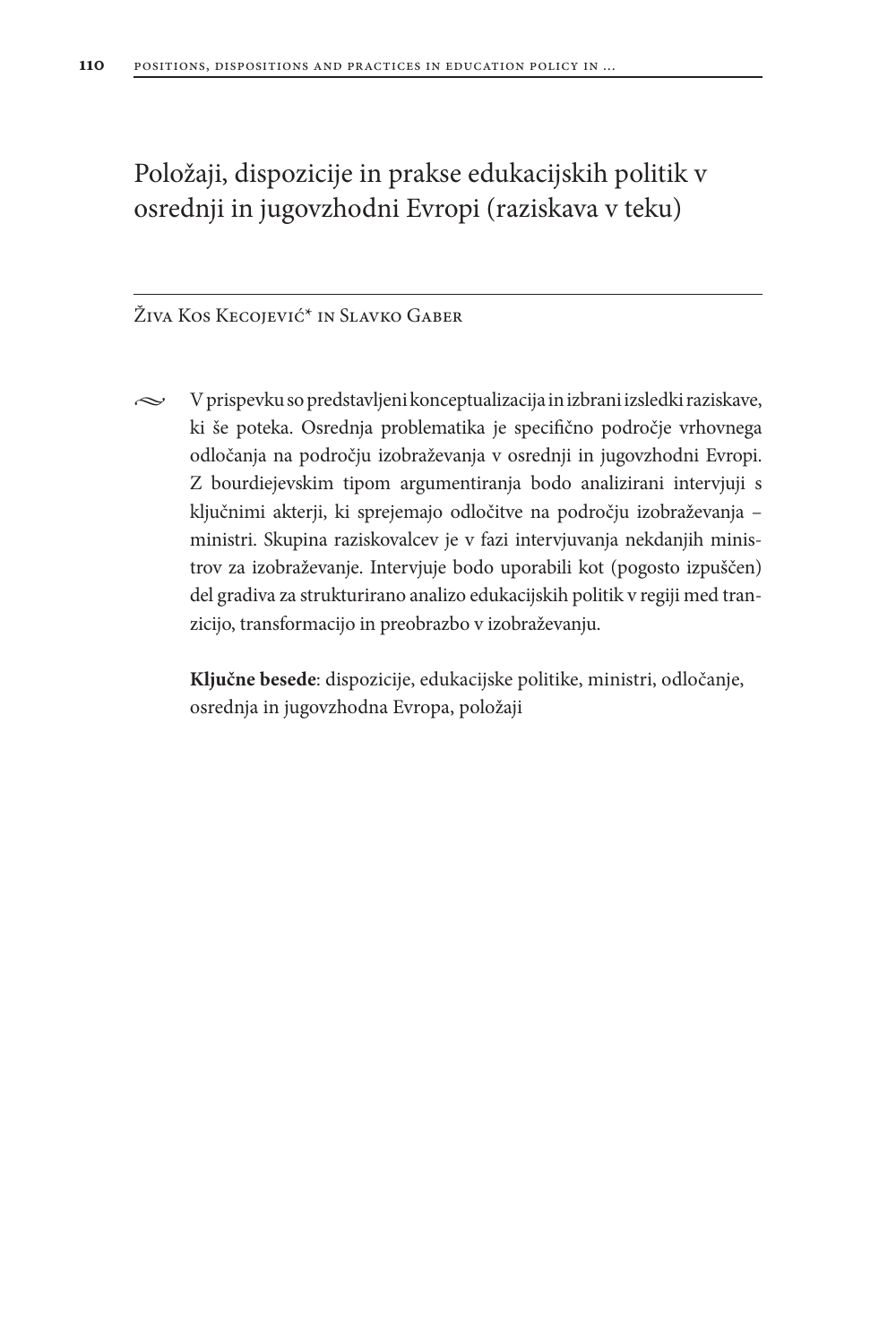One of the main focuses of the CEPS Journal, as well as of the CEPS,<sup>3</sup> is to conceptualise education policy in Central and South East Europe (CSEE).

In line with our orientation, and in cooperation with experts<sup>4</sup> from the region, we have launched specific and focused research on top decision making in education in the region, and we present here the first insights provided by this work in progress. For the research, we plan to cover 5-8 countries in CSEE with structured interviews with former ministers of education. The interviewees should be ministers from the period after 1989 who have not held office in the last four years.

The interviews should, if possible, be carried out by national experts from the field of education policy studies. An invitation letter was drafted in autumn 2011 and sent to identified potential collaborators in the region. In this letter to the experts, we wrote that with the interviews "we aim at:

- Snapshots (representative important ministers, mainly longstanding in office, from different countries, the same region…) of socio-analyses in policymaking and politics in education during last 20 years in the region(s) of Central and South East Europe
- Insights into:
	- The conceptualisation of education policy in last 20 years in the particular nation at the systemic level thorough the eyes of the top policymakers
	- Such insights should be complementary to expert insights from the same country (...)
	- Their social and political background

- Their professional educational background
- Their type(s) of rationality (how they perceive society and education in society, which mechanism they conceptualise and use in policymaking);
	- how they perceive politics and its role in it…" (cf. Invitation, 2011)

For the methodology, we decided to primarily follow the "Bourdieu approach in *La misere du mond*. We would like to acquire the personal opinions of the participating ministers and combine their insights and those of experts into

<sup>3</sup> Cf. CEPS homepage for research (http://ceps.pef.uni-lj.si) and the CEPS Journal mission statement (http://www.cepsj.si/doku.php?id=en:cepsj).

<sup>4</sup> The first interview was made with the former Austrian minister, and was conducted by C. Gepperd and S. Bauer. The second was made with the former minister from Montenegro, and was conducted by S. Gaber. The third interview was with the former Serbian minister, and was conducted by I. Jarić, while the fourth interview, with the former Slovenian minister, was undertaken by Ž. Kos Kecojević.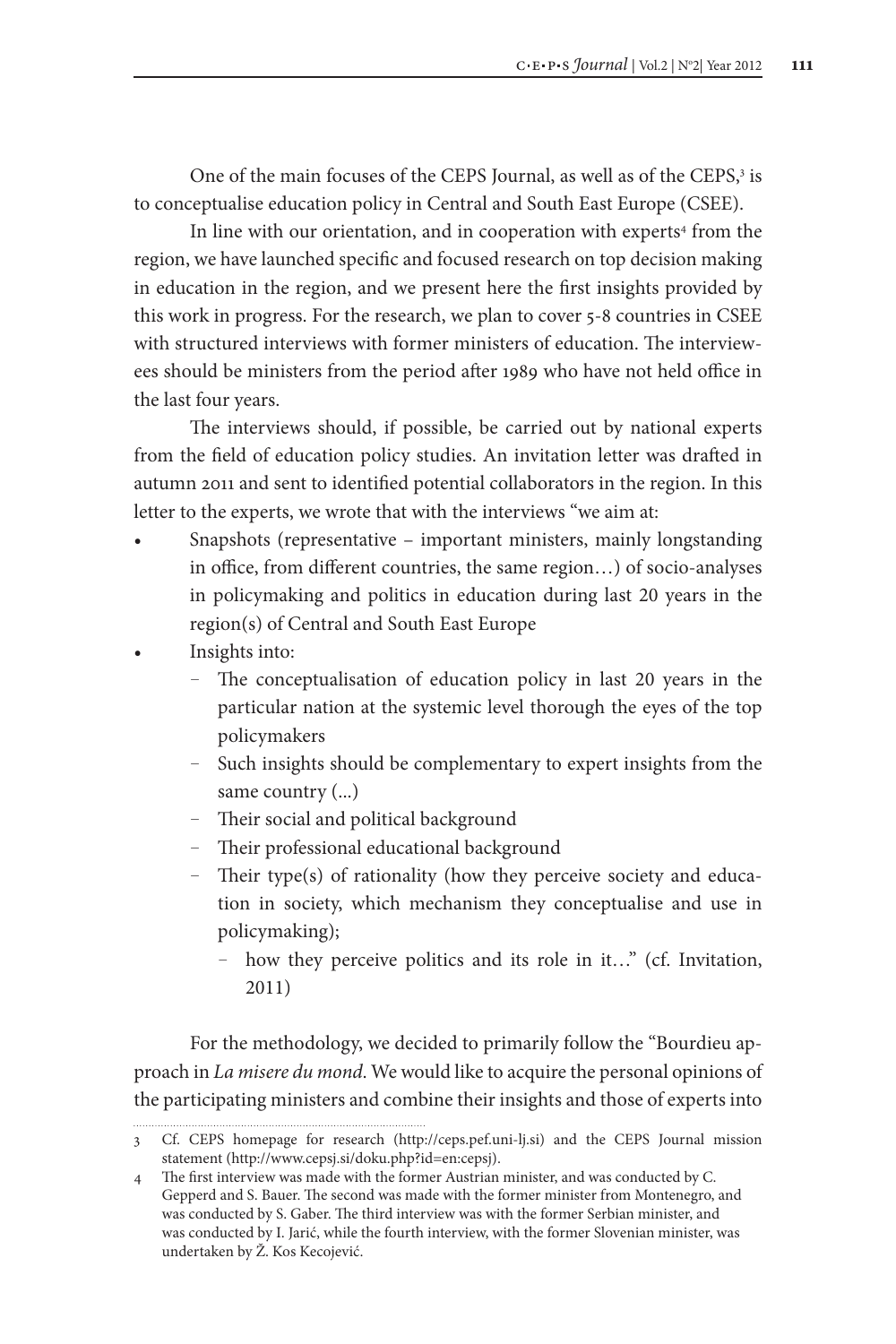the "social weight" involved in their conceptions of politics, policy, education and their implementation of the proposed and inaugurated changes in education in last 20 years" (cf. Invitation, 2011).

After preparing the first draft of the structure of the interview and sending it for comment and improvement to the experts interested in collaboration, we commenced the interviews in some of the CSEE countries. Interviews with former ministers from Austria, Montenegro, Serbia and Slovenia have already taken place, while interviews with ministers from Hungary and Croatia have been arranged for the autumn. Our plan is to compare the reflections of the former ministers with the state of the art in national education (today and at the beginning of the 1990s), investigating their conception and perception of social partner engagement in education reforms, their attitude towards international comparative studies, etc. As mentioned above, we are still in the research process, and we therefore present here only parts of the interviews that we have performed thus far with former ministers of education in Central and South East Europe.

The ministers selected were members of governments in the times of "great transformation" and/or metamorphoses in Europe (with regard to these concepts, compare Polanyi (1944) and Castel (1995)) and, in the majority of cases, also in their respective countries (Serbia, Montenegro, Slovenia and Austria).

The interviews were conceptualised and carried out with close reference to the Bourdieuian approach to the object formation of research. In particular, we try, also in the interpretation, to follow examples of his work and the work of his group on the objectification of the "weight of the world"<sup>5</sup> (cf. Bourdieu, 1993, 1998)*.* Using the aforementioned research as guidance, we aim to establish the first outlines of an understanding of the positions and dispositions of particular nations in the region, and through these gain an insight into their constructed education policies (practices).

We perceive the Bourdieuian approach as productive and enabling an understanding of political moves (practices) not primarily as heroic or corrupt political acts of individuals who stand as more or less moral individuals, but more as practices of agents who acted in a particular social space (field) structured by dispositions and positions that narrowed the imagined scope of the

<sup>5</sup> "But how can we offer readers the means of understanding – which means taking people as they are – except by providing the theoretical instruments that let us see these lives as necessary through a systematic search for the causes and reasons they have for being what they are?" /…/ "These benchmarks and observations recall the social conditions and conditionings of the men and women talking, along with their careers, education and work experiences – everything that is at once hidden and disclosed, …" (Bourdieu, 1998, pp. 1-2).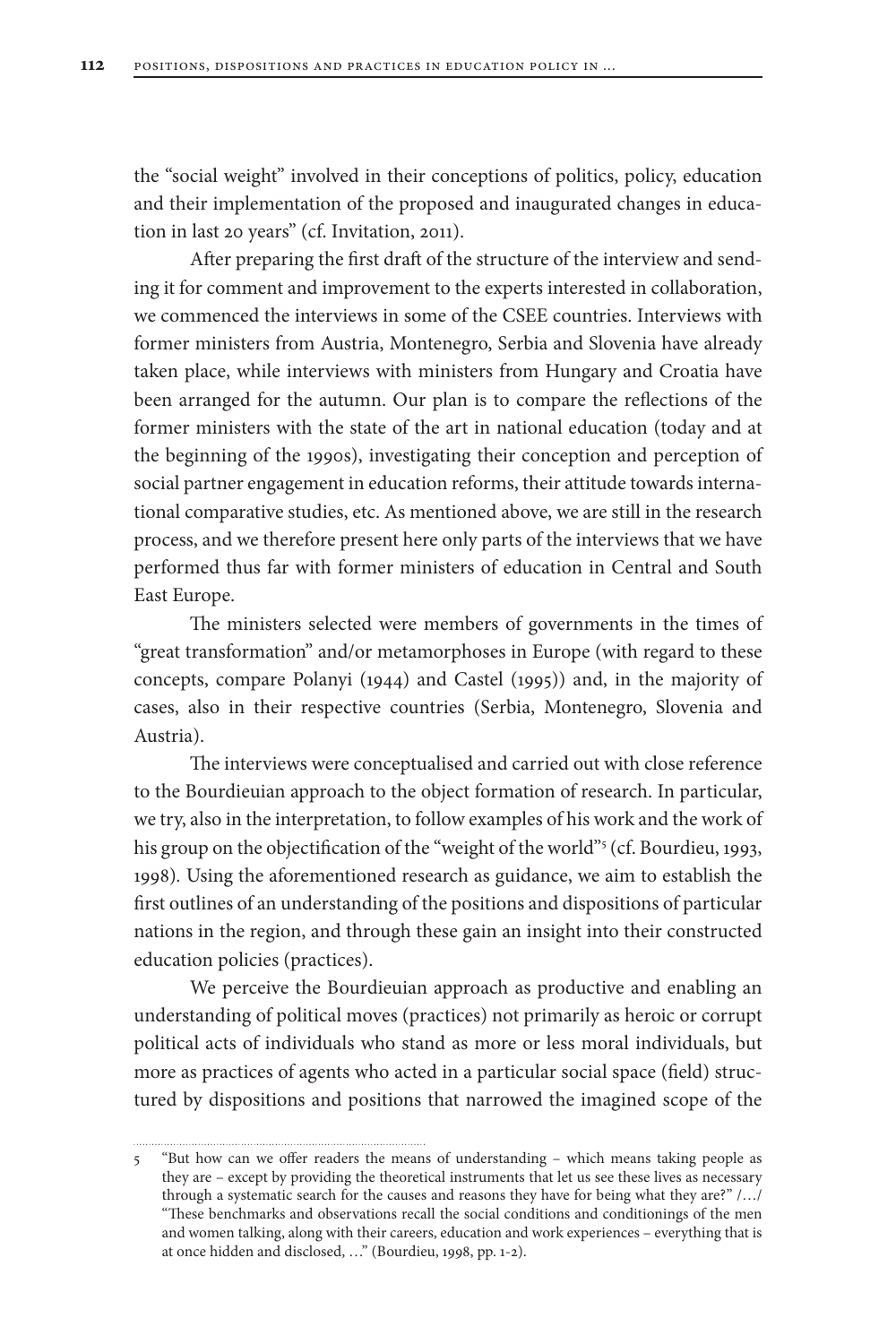free manoeuvring of each of them, without eliminating their responsibility for actions.<sup>6</sup> With the aforementioned conceptual point of departure, and in the process of further elaboration (contextualisation) of the interviewed policymaking agents (ministers) and their politics, we hope that their perceptions and actions will become more transparent and, within the given period of time, also more intelligible (cf. Bourdieu, 1998, p. 625). We see this dynamic as dependent on the structures of different fields (from political and social to educational), as well as on the function of the embedded dispositions in the habitus of the ministers (cf. Bourdieu, 1988, 1992).

As mentioned above, experts from different countries in the region conducted interviews in which ministers presented their reflections on society, education, politics and their involvement in education policymaking in a particular period. Their reflections on society, values and fiercely discussed topics in education, as well as their deliberations on their own family and educational background, have one overall aim: to provide insights into the processes of policymaking in the field of education. The relatively rich material that we have collected thus far is ready for further research and will be supplemented with similar interviews from certain other countries in the region by the end of 2012.

We believe that the analyses that will follow next year will enable us to gain additional insights into how decisions in education policy in the countries of Central and South East Europe have been structured, conditioned and performed. Systematically searching for the context, the constellation of power relations, in the field of policymaking in a concrete nation and reflecting the objectified decision makers' "personalities" – attitudes, cultural capital, professional dispositions, family background – we add to insights into the process of education reforms in the last 20 years (cf. Bourdieu, 1988, 1992).

Such an approach enables us to avoid arriving at the study of education policy/politics through dyads of great/disastrous and heroic/corrupt politicians, and gives us an opportunity to reach beyond the opposition of neoliberal *vs* social welfare education policy and politics. It also invites the search for an understanding of reciprocities of dependence, repression and enabling as integral parts of political practices of the past decades. We suggest reading the presented selection of answers from the interviews as initial insights (for the time being lacking appropriate contextualisation) into the positions, dispositions, fields and habitus of the agents we have started to analyse.

<sup>6</sup> "A greater understanding of the mechanisms which govern the (…) world *should* not have the effect of releasing the individual from the embarrassing burden of moral responsibility (…). On the contrary, it should teach him to place his responsibilities where his liberties are really situated (…)" (Bourdieu, 1988, p. 4).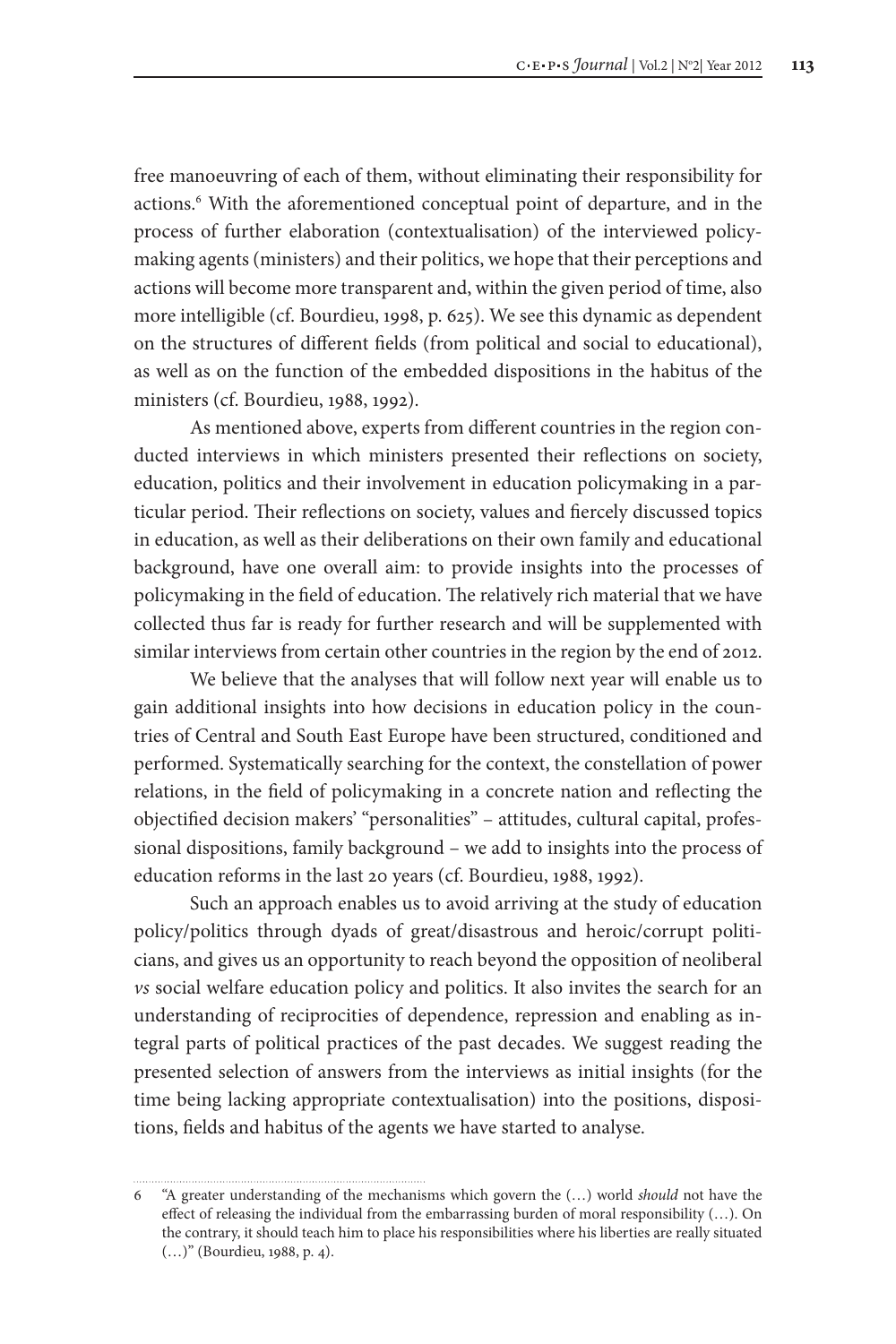### **I. Snapshots of positions for dispositions7**

1. Family cultural capital as a background for their own cultural capital

The Austrian (AT) minister:

*"/.../my mother was a kindergarten teacher and a very good pianist and singer, my father was the director of a paper mill, and my grandfather was a painter."*

The Montenegrin (ME) minister:

*"My father graduated in philosophy – the Faculty of Humanities, Department of Philosophy /…/ . For a certain period, he was a teacher in upper secondary education; for the rest of the time, he was a party official with various duties. My mother gained a lower secondary diploma. She practically took care for four kids and was for a certain period employed as a person dealing with basic finances."*

The Serbian (RS) minister:

*"/.../my father graduated from the Faculty of Economics and my mother gained an upper secondary diploma. He was an economist at the Official Gazette of SFRY and my mother was a public employee in a national accountancy agency.8 She is from Belgrade and he is Hercegovac. I was born in Belgrade. My grandmother (on my mother's side) is also from Belgrade, so taking into the account this line I am a native of Belgrade."*

The Slovenian (SI) minister:

*"By origin, I am from a simple workers' family. My mother never worked, my father was a driver. Yet in our house knowledge was highly valued. My mother*  in particular wanted an education for her children, and that is why we are all *educated. Two out of four gained a PhD, and I believe that the kind of family you are from is not that important; more important is the attitude of your family to knowledge, to the progress and development of the children. It is, of course, easier if the family culture is higher, but not always."*

<sup>7</sup> While trying to capture the "double reality of social world", Bourdieu "weaves together a 'structuralist' and 'constructivist' approach. First (…) to construct the objective structures (spaces of *positions*) (…) that define external constraints (…). Second, we reintroduce the immediate, lived experience of agents in order to explicate the categories of perception and appreciation (*dispositions*) that structure their action from inside." (Bourdieu & Wacquant, 1992, p. 11).

<sup>8</sup> National Accountant Agency, better known as SDK. In the former socialist system it was the proxy of what is today tax administration.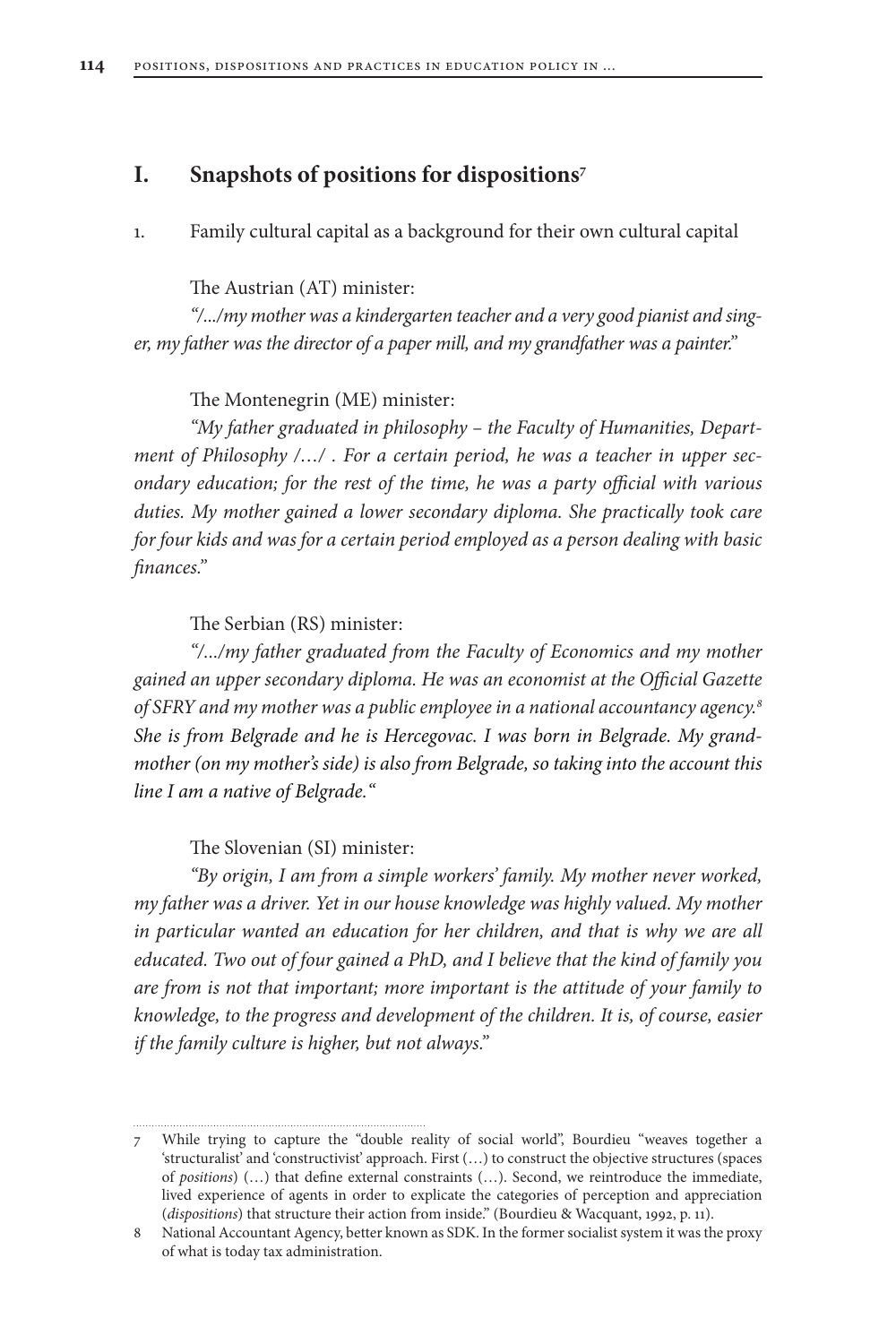#### 2. Education as the path to embedded and institutionalised cultural capital

#### The AT minister on her education:

*"I was simply an elementary school teacher: elementary school, lower secondary school teacher training college. At that time, it was called teachers' training college. /.../ I was always involved in teaching. I was with the boy scouts and the girl guides for 10, 20 years. /.../ But I liked going to school, especially to teacher training college, and my favourite subjects were mathematics and latin. /../ I was always inclined towards music. I learned the flute and the piano, and I always felt that music education was incredibly important."*

On the differences between her education and that of today:

*"I think that the education system of today has become much more diverse. There wasn't the variety in my time. /.../ the differences are quite enormous. There has been an upgrading in all areas. A lot of what once was normal school is now at college level and university level./.../ This strong upgrading has been accompanied by an "academisation" of various professions. I can't judge if this is positive or not. /.../ Something else that has changed significantly is all the effort and the mass of books children have today. /.../ The desire of parents to get their children into higher education has become very strong. Happiness today often depends on whether or not the child graduates. /.../Ability comes from practice and repetition; it doesn't come from intellectual explanations./.../ That has changed dramatically. I think today children are often overburdened at school, because they really should be practising. You have to practice your whole life."*

#### The ME minister presenting his education:

"My primary education<sup>9</sup> took place in Nikšić<sup>10</sup>, and after that secondary *education in a 'gimnazija'. I moved to Belgrade and graduated in physics there. My first job was as a teacher at a 'gimnazija' in Nikšić. Then I went to the army, after which I got a research job at the Institute for Physics in Belgrade. At the same time, I was assistant at the faculties of mathematics and pharmacy. In 1976, I earned a master's degree and went to Russia, to the institute in Dubna.11/…/*  By chance, I was a member of a group researching collisions of particles, and in

<sup>9</sup> For all the ministers from former Yugoslavia, primary education is the equivalent of comprehensive primary and lower secondary and obligatory education.

<sup>10</sup> Nikšić is the second largest city in Montenegro. The capital of Montenegro is Podgorica.

<sup>11</sup> The Dubna Institute for Nuclear research was established in 1956 on the basis of two research institutes of the USSR Academy of Sciences: the Institute for Nuclear Problems and the Electro Physical Laboratory. The Institute has seven laboratories, each with its own specialisation: theoretical physics, high energy physics (particle physics), heavy ion physics, condensed matter physics, nuclear reactions, neutron physics, and information technology. The Institute has a division for studying radiation and radiobiological research, as well as other ad hoc experimental physics experiments (more: http://www.jinr.ru/).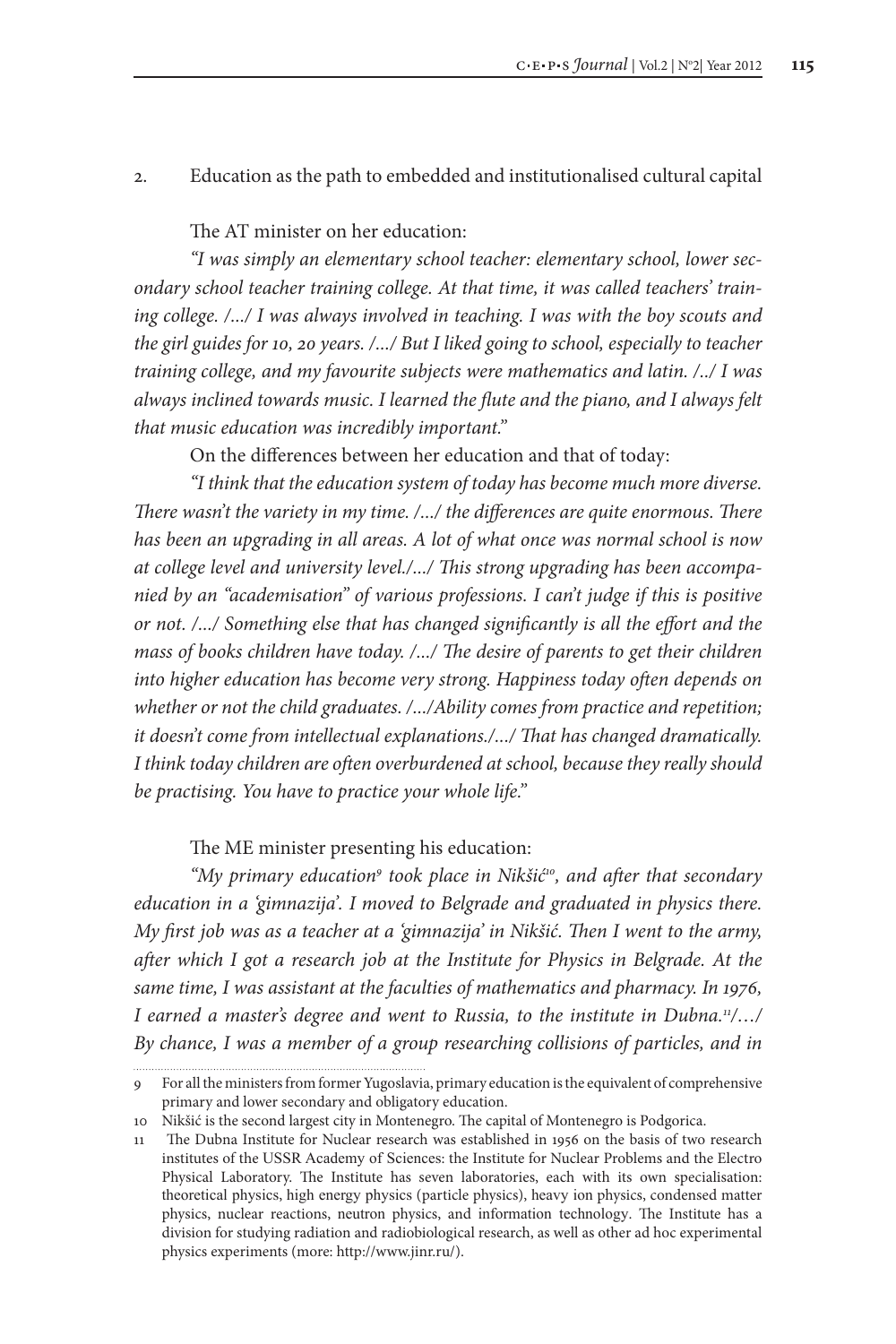*Russia they had developed a new technique of research using nuclear emulsions in so-called bubble chambers. So I went to Dubna on a stipend and stayed there for two and a half years. I published there – I believe I published six articles, which I combined into a logical whole in my PhD /…/. After two years, I came back in Belgrade, where I received my PhD in 1979. /…/ After my PhD, a group of people were lobbying for a new science-maths faculty in Podgorica and they persuaded me to join."12*

Concerning the differences between education in the time of his schooling and today, he states:

*"Then, a strong collectivist spirit was present, solidarity existed, feeling for the other. In one word, values existed that bit by bit disappeared later. Upper secondary education was demanding /.../ but after it we were ready to be successful students, and I had no problem studying in Belgrade."*

The RS minister described his education as typical for a Belgrade child:

*"All of the schools I attended here are in a one kilometre radius, as I am more or less in the centre of the city. I went to Holland twice to undertake my specialisation at the Centre for International Studies, but that was after I graduated from university. I managed to prepare a lot of material for my masters as well as my doctorial studies there /.../. All of the rest in an educational sense is connected to Serbia, that is, Former Yugoslavia./.../ In that time, I attended V. Belgrade gimnazija – probably the best one in Belgrade."*

*Q: "You graduated from the Belgrade Faculty of Law?"* 

*"Yes, and finished my masters and doctoral studies there as well."*

Comparing his education and education today, he states:

*"This question is quite complicated, because my perception of education is better than that of a regular citizen, and so the answer could be quite comprehensive. There are a lot of differences on the systemic level that prevent an easy answer. I am not fond of generalisations that come down to "it was better in my time, my schooling was better". I don't like that because it isn't true. There is something distinctive about every time period. This is mostly due to differences on the level of the system. /.../ Unfortunately, I think that there still exists relatively strong continuity in relation to the old education. Roughly speaking, it comes down to the* 

<sup>12</sup> As one of the smallest republics in former Yugoslavia, Montenegro opened its own university (1976) with studies only in economics, law and technical studies, joined by education and nautical academies, as well as two institutes – for agriculture and biology and medicine. The minister is thus describing his academic trajectory, which reflects the state of university education in his nation, as well as Montenegro's dependence on Serbian higher education. The first moves towards independent higher education, as part of Montenegro's path to becoming an independent state (independence was declared on 3 June 2006), were consolidated during the time that he was a minister in the newly established state.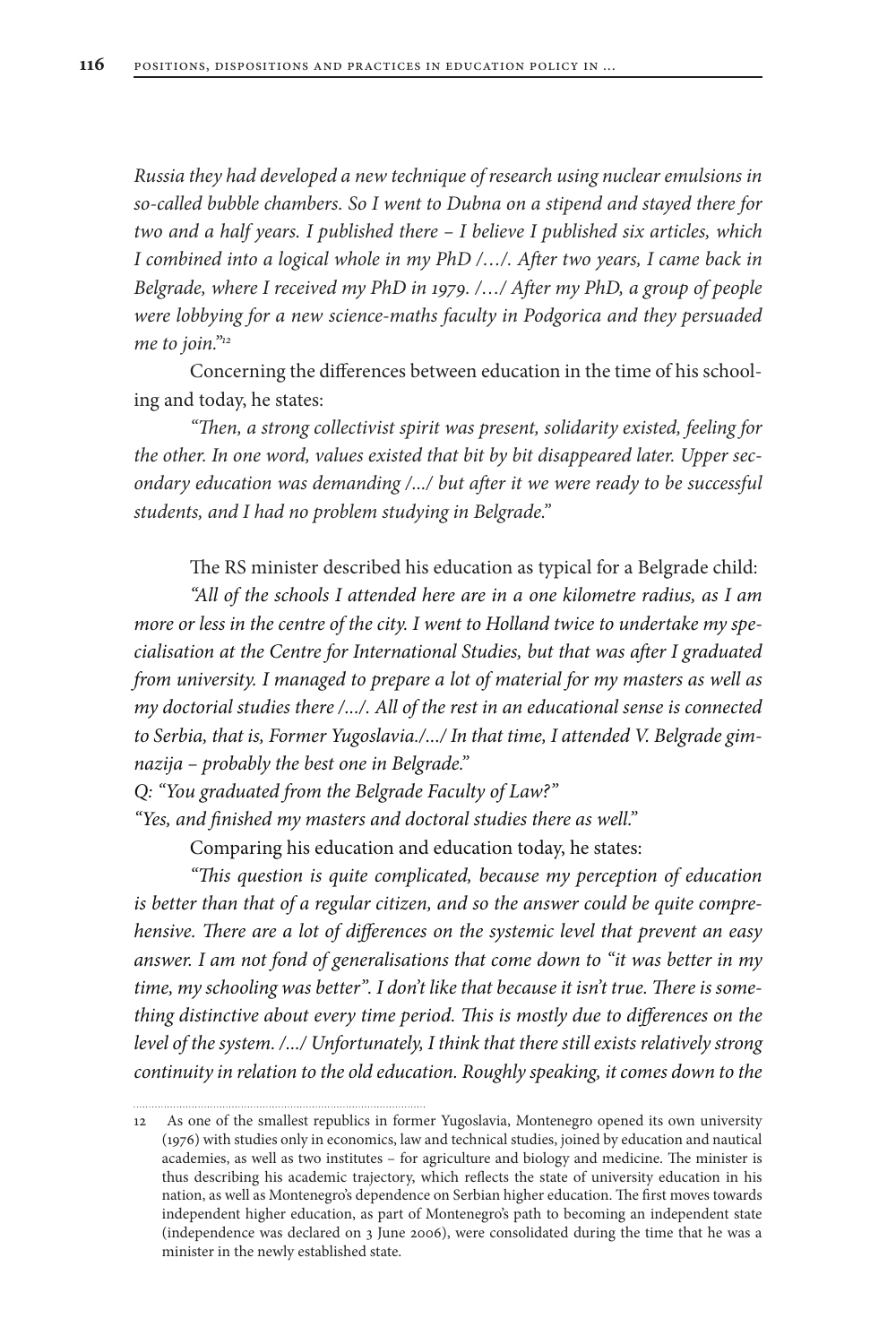*notion of curriculum. I don't think any systemic cuts in the curriculum have been made since I was at school. /.../ The second factor is human resources, which are the most difficult to shift, and the philosophy of our teachers, professors, lecturers /.../has remained the same. So we don't have highly developed pedagogicalpsychological or methodological capacities of primary, secondary or university teachers. /.../ Sadly, if I estimate whether continuity exists, my answer would be yes, but that isn't the best feature."* 

The SI minister on her education:

*"I was very good in languages and I enrolled to study Italian and French, graduating as a teacher of both. Then I went into practice and was a teacher at a 'gimanzija' for 10 years."* 

After her masters, and due to the transformation of teacher academies into faculties, she decided to undertake doctoral studies in the field of education sciences, gaining her PhD in multi-linguistics. Comparing her education with the state of the art in education today, she states:

*"In Slovenia, we still stress the amount of knowledge; that hasn't changed. /…/ I observed the same old pattern in the time of the education of my two sons and my much younger daughter. Another characteristic is that we are still inclined towards general knowledge."* 

Firstly, we can observe that the ministers, all members of the post-war upward mobility generation, mainly achieved a level of education that is higher than that of their parents (three out of four even gained a PhD). Some of them perceive education today as different from education in the time of their schooling, with some seeing too much of an old approach to education in their countries. None of them attended private education and, with the exception of the Montenegrin minister, they graduated from the broad area of social sciences or humanities.

# **II. Cultural capital, positions (employment positions and functions) as dispositions for education policymaking**

1. From prior employment (position) to the post of minister

The AT minister:

*"Yes, before I was a teacher, an elementary school teacher. I was always involved in teaching./.../ I was obviously very close to the whole education sector. No one could fool me. I knew how things went. I had already been in the provincial government in Vorarlberg. I had a funny portfolio: development aid, energy conservation, women."*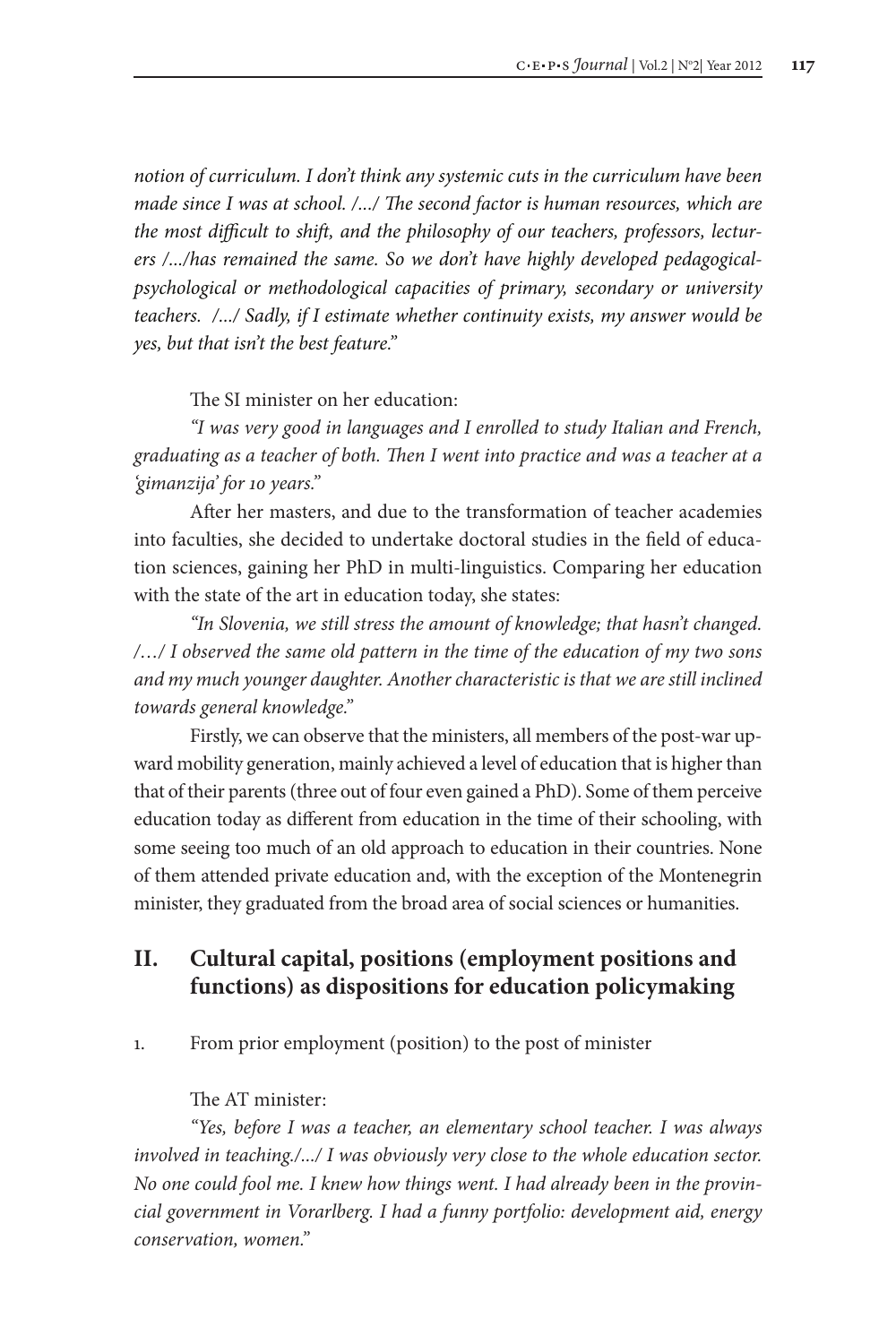#### The ME minister:

*"/…/ I was part of the team preparing education reforms that were to follow /.../ so before becoming minister I was involved in considerations about possible and needed changes in education, which helped me /.../. It was easier to enter the cabinet and it enabled me to implement what we considered necessary. /.../ In any case, I was a minister who didn't come from politics to the cabinet /.../ I came as someone knowing the field, knowing what we should do. It was to my advantage that I was close to the sources of information, that I was part of the process. /.../ As I had spent my whole life in education, I had an idea about education – how it works, about procedures, what to change. At the faculty, I had been in charge of the department, I had been the dean, and at the level of university also the vice rector."*

#### The RS minister:

*"It was a career cut. /.../ At that moment, I was aware that I was leaving the space of law and entering the space of education, and that suited me well. My pedagogical career began in 1980. That means I had been in education for 20 years, my notion of it was beyond self-evaluation. What might be connected to the question is the fact that I entered the education system as a teacher with no prior methodological, pedagogical, sociological or psychological education about what was going to be my work./.../ Yes, I think I was a member of the main committee /.../. I also think that I was vice president of the party, but in any case a member of the party's leadership. Those are the main functions of every party."*

#### The SI minster:

*"*/.../I took on the ministry in a field that I was familiar with. I think that *a minister who comes, let's say, from the field of law and takes over the Department of Transportation, or a minister from the field of transportation who takes over the Department of Education, is partly reasonable, because he is a politician and knows all the dangers of politics, but on the other hand, he can have serious problems due to a lack of professional knowledge. For that reason, I think, because I already passed from teacher to consultant and university teacher. /.../ Basically, I relied on my strategic competences, that is, I had a feeling that in a decisive moment I would have no problems. I know how to organise myself, how to get others to tell me, help me, consult with me and then make a decision."* 

Related to the shift in positions, all of the ministers had had prior experience in the field of education. On the other hand, none of them had been professionally trained, educated to deal with education as a social sub-system. Two of them had also had experience in consultative and managerial positions. None of them had had prior leading political functions; one of them had never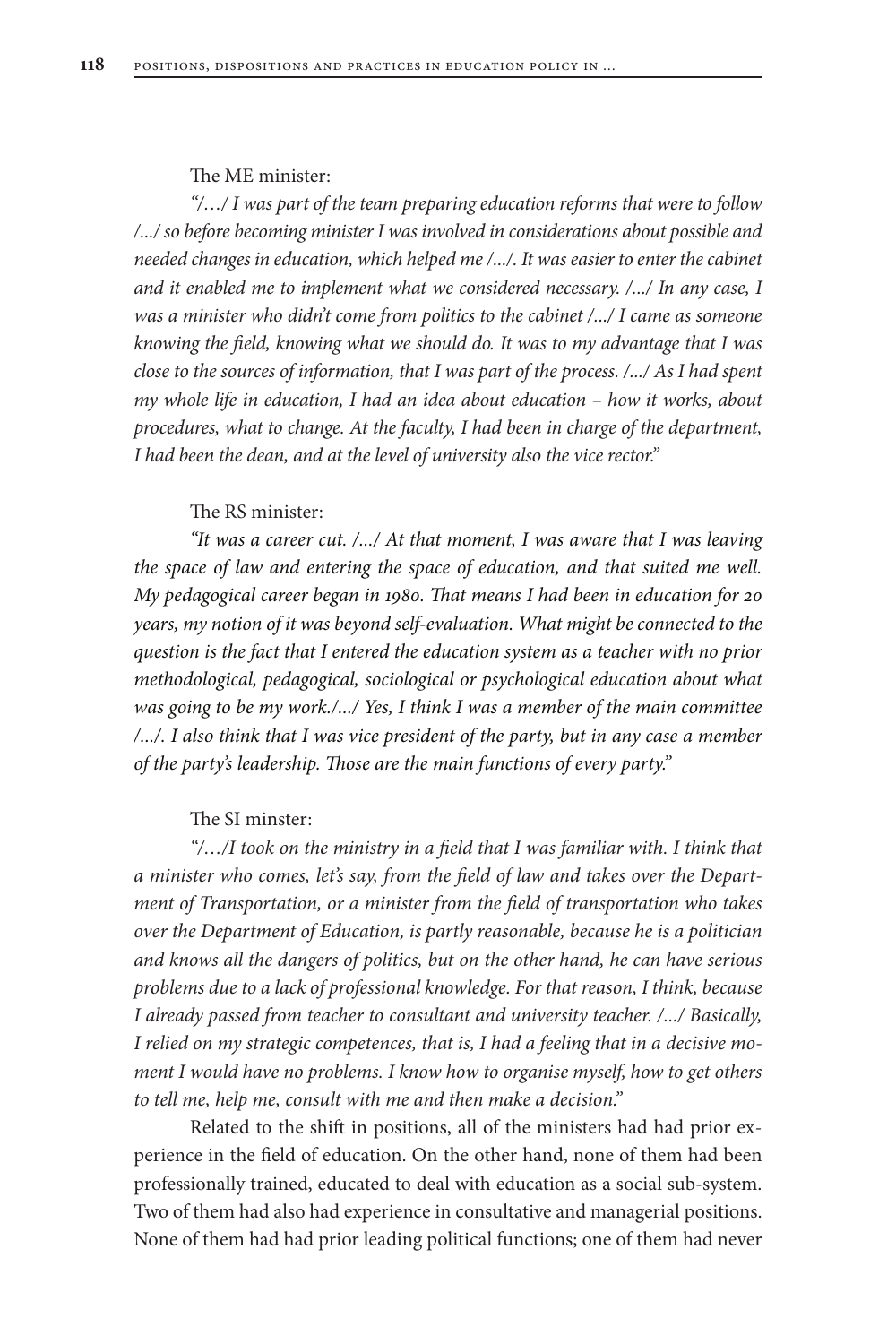been a member of any political party, and was not even a member during the time of his mandate.

### **III. Positions and dispositions in practice**

1. The main reforms during the time of the ministers' mandates

The AT minister: (mandate 1995*–*2007) discusses important changes in her eyes:

*"What was also very important for me personally, and later as a politician, was to educate people into being practical persons who can recognise their individual abilities and be proud of them, because everyone is different. /.../ And secondly, you have to dare: dare to do something and dare to decide something. To decide is always to assume responsibility. I've seen this so many times./…/ That's why I always wanted to have independent schools that can decide a lot of the things themselves, just with a framework./…/ Autonomy means that I have a framework, but autonomy doesn't mean that everyone can do what they like. /…/ And another important development was specialisation in technical fields, and also in the business administration sector. This means that higher educational institutions like technical and business colleges have amazing new specialised areas because of automation and computerisation. We also gave the general secondary and the academic lower secondary level the opportunity to choose priorities, like focusing on the artistic or creative side or any other direction. /…/ Through the reforms, I wanted schools to have more autonomy, so as to be able to set priorities themselves and then choose. But I've noticed that this is not popular at all. /…/ PISA was a big issue. Then the reduction of hours. That developed its own momentum. This momentum was cruel. Then the university reform. That was madness. Just a huge challenge. /…/ I tried to implement this hundred per cent permeability, with the possibility of changing after four years of lower secondary (now it's called new middle school) directly into the senior classes (upper second*ary). But to do this you have to differentiate. In the eyes of those who think that *everyone has to reach the average, differentiation is the devil's handiwork. They always say segregation and exclusion. /…/ I introduced tuition fees, five thousand Schillings, and for those who weren't able to pay there was an opportunity to apply for a bank loan at a zero interest rate: I paid two percent interest and the bank paid the five thousand Schillings directly to the university. /.../ We didn't have a drop in student numbers. It eliminated many inactive enrolments that had be there otherwise, so I'm all for it, but with social cushioning, of course."*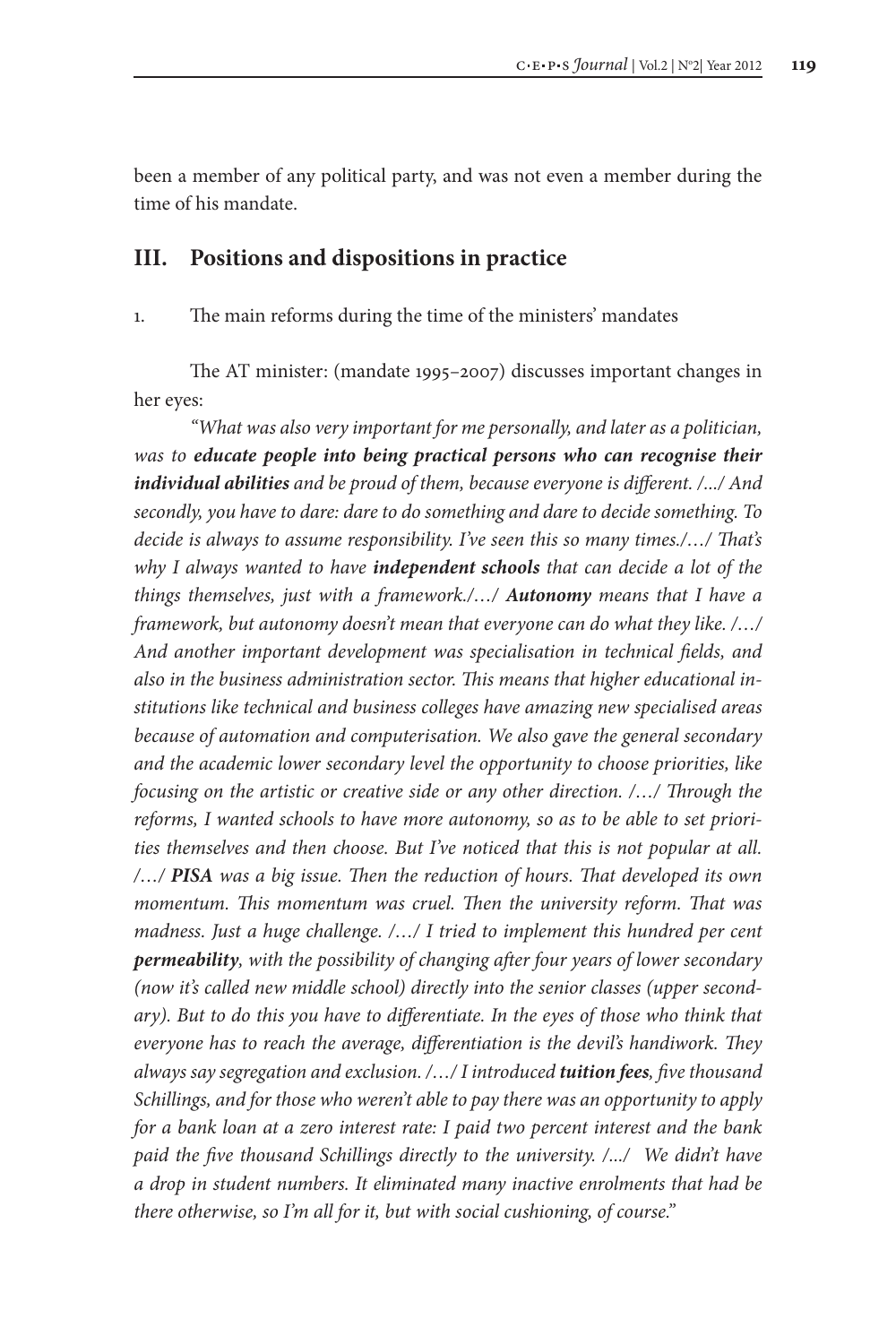The ME minister: (mandate 2003*–*2008) presented the main changes of his mandate:

"That means changes in education programmes, that is, textbooks, differ*ent organisation of primary schools, on the level of the system – therefore the institutional formation of the system – the appearance of new institutions that deal with professional matters, external quality assessment, matura, computerisation of schools is also important, as well as drastic improvement of school infrastructure. /…/ equalisation of formal and non-formal education."*

*"You have to be aware of the fact that the education system had established a unique informational base that no other system in Montenegro has. This base, unfortunately not used much these days, contains information about all employees, students, all of the infrastructure – you can get an overview of all of the grades from whichever subject for a particular student. Various analyses can be made that could help the system to improve and develop. /…/ We in the Department of Education knew exactly how many teachers were due for retirement – when and in which subject. We were able to plan for, let's say, five years ahead how many maths teachers would be needed. I see this is not used a lot nowadays."*

The RS minister: (mandate 2000*–*2004) about principles and changes during his mandate:<sup>13</sup>

*"I can say that we spent two years convincing the system that another way exists. Then we tried to implement changes, we passed a great Systems Act, which I personally think is good. Only then did the system begin to function a bit."*

*"I will try to determine five reformative aspects we aimed to follow. One of them was definitely egalitarian education. Equal access to education and equal opportunity in relation to what society can offer. The second was a change in the way schools were being managed. Management on the school level aimed at making schools more open in relation to stakeholders, whom we tried to find in parents and local community. The third was the change in curriculum, the reduction of the central curriculum and the increased autonomy of schools or areas of autonomous project planning, that is, 10% for lower classes and up to 30% by the fourth year of high school. In any case, increasing autonomy of schools. Raising the question of children's rights was seen as a mechanism through which the teacher-student relationship could be shifted. This always came back to us like a boomerang, with claims that we were actually protecting the children and not the system that we needed to run. This was a consequence of our position. A balance needs to be found. An attempt to reform those subjects that hold educational* 

edition of CEPS Journal.

<sup>13</sup> Compare his words with the analysis of the same period in the Pešikan & Ivić article in the present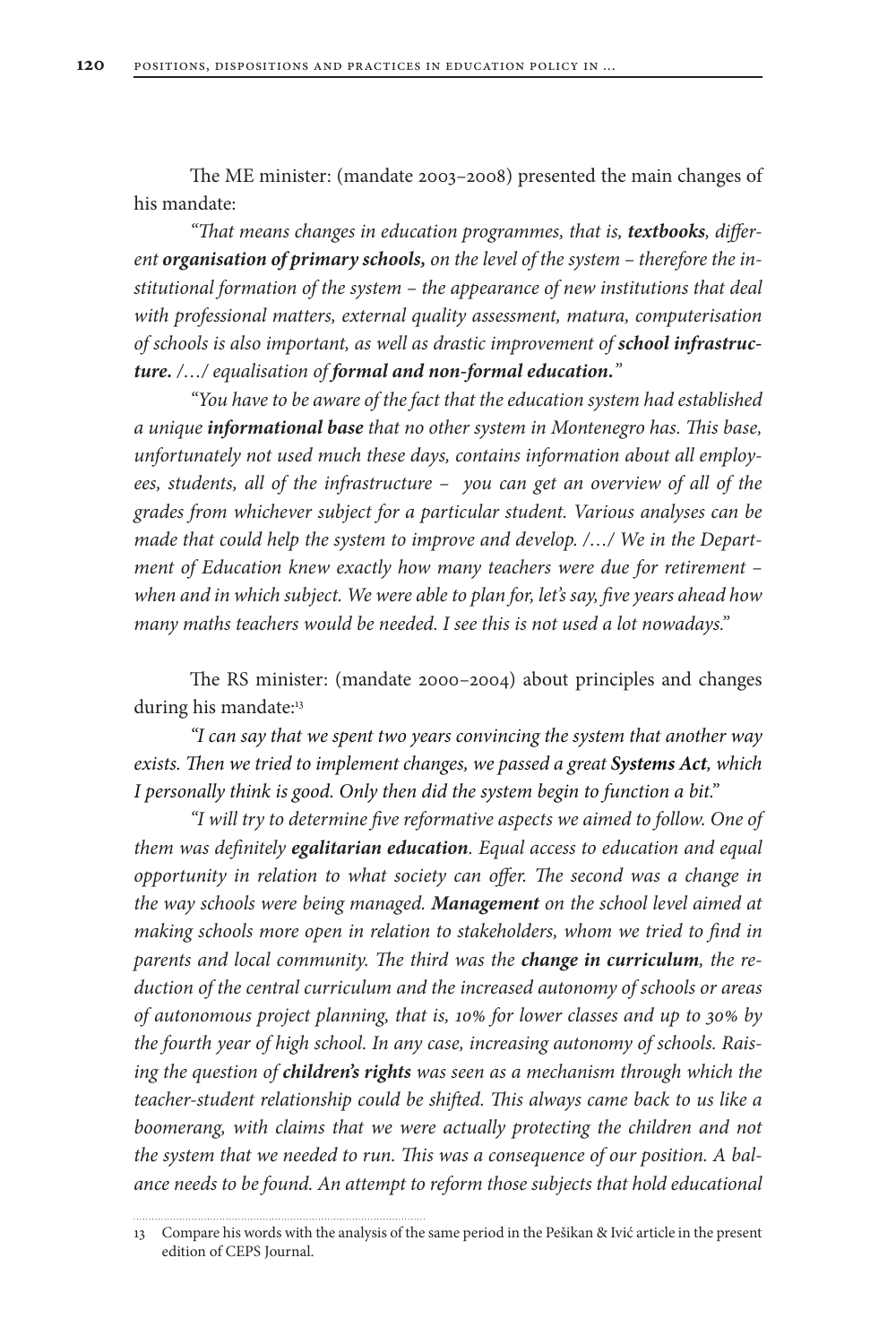*means, by this I primarily mean textbooks. Exposing publishers to competitiveness and the choice of what a textbook should be on the level of the local community. We managed to establish all of the procedures. It took a lot of time to establish the system. We established all of the procedures from nothing, all of the standards the system never had."*

The SI minister: (mandate 2000*–*2002) about important challenges and achievements during her term in the cabinet:

"In the field of compulsory schooling, I can say we slightly *regulated external examinations. External examination was sort of a problem, a kind of challenge that could not be neglected, as were school districts for primary education. There was a significant tendency towards a reduction of school districts, which escalated during our government. We fought for every single school. I visited I don't remember how many schools – the smallest, the highest compulsory school in Slovenia, in short, every boutique example – and found out how precious they were for the local community and what they offered, how committed and engaged the teachers in these schools were /.../ we fought against reduction there and at the level of secondary schools as well. At the level of secondary school, in that time, it was obvious that a change of curriculum was needed, and we started to change the core curriculum to modular. The first modules were attempted in technical and vocational schools, where it was impossible to educate a whole group of cobblers, mechanics, etc., with this basic knowledge as a kind of 'stadium generale', as well as the modules. There was a lot of work invested in that./.../ In the field of <i>higher education*, *it was a time that demanded consideration of whether and how to privatise the sector. This had already been initiated by my predecessor and it continued with "how many" more universities in Slovenia and "how". /…/Financing took a lot of our time, which was very interesting. We couldn't pass the Financing of Higher Education Act, which was similar to the acts that had been passed for all other levels. /…/ But there was a kind of a breakthrough in the field of science, the cooperation with the Minister of the Economy was very good. We managed to pass the first modern law, which hasn't changed much since, the Research Activity Act. With it, the economy got research groups, programme groups. Young researchers14 in the field of economics already existed, but that was not functioning well. There was another problem that still persists today: religious education in public schools. I remember the Vatican Treaty was made in that time and the Prime Minister wanted some kind of a solution. He asked me several times whether I had any kind of model enabling us to keep public schools secular and still cater for the possibility of religions being respected and the possibility of learning about them in schools."*

<sup>14</sup> More about young researchers: http://www.arrs.gov.si/en/mr/index.asp.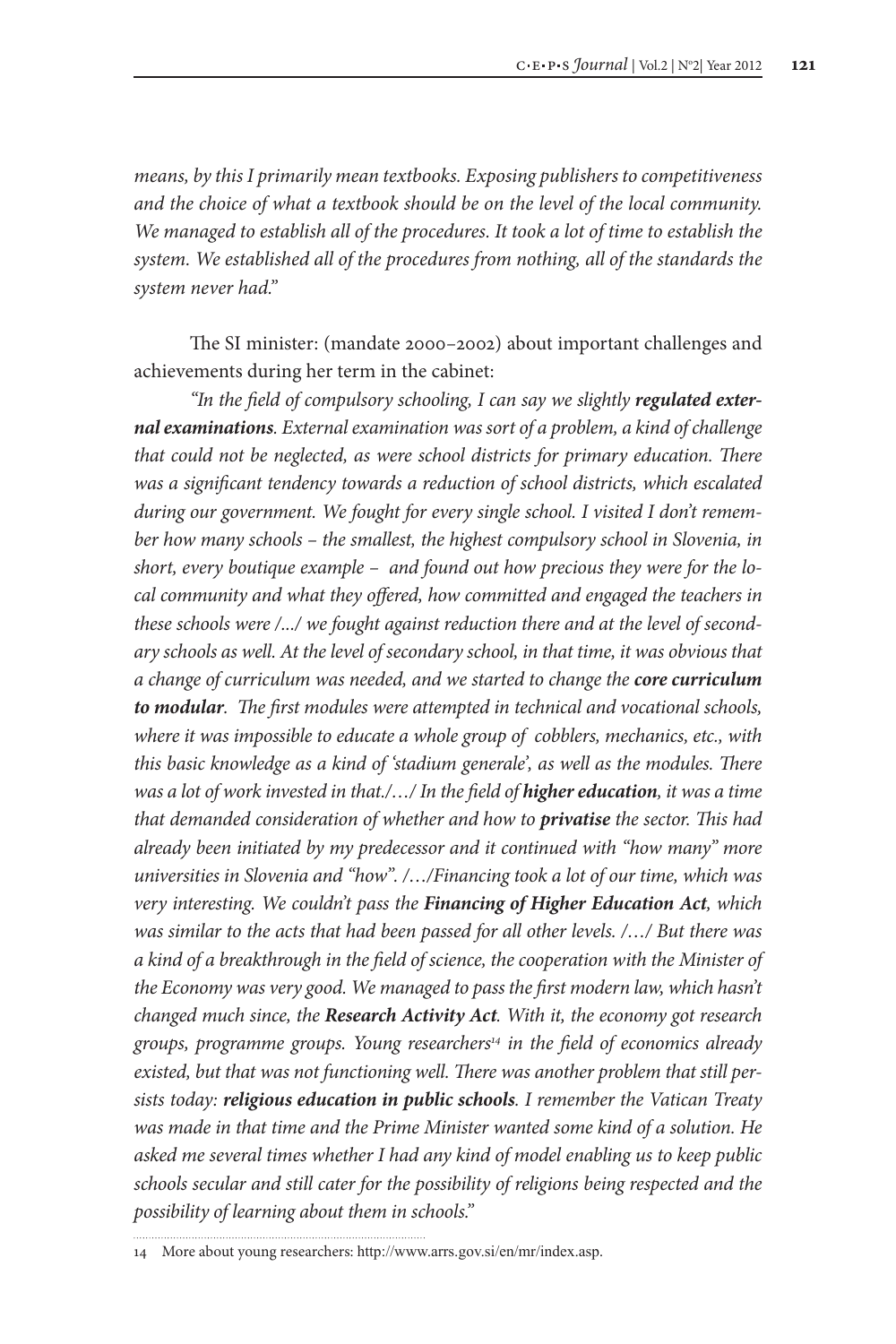# **Conclusion**

As we can see in the last section of our presentation, all of the ministers – who have different family and educational backgrounds, and their own individual previous work experience – conceptualised, and to varying degrees implemented, changes in education after taking over the post of minister. During the interviews, the experts also asked questions related to unrealised reforms, as well as their relation with stakeholders and groups supporting or opposing their intended or implemented reforms. In our base of interviews, we also have the ministers' answers concerning their attitude towards religious instruction, private *vs* public education, the role of parents in education, the Bologna process, the relationship between education and employment, etc. All of the answers are waiting for interpretation and further elaboration, which will take place after a few more interviews in autumn this year.

# **References and sources**

| Bourdieu, P. (1988). Homo academicus. Stanford: University Press.                                         |
|-----------------------------------------------------------------------------------------------------------|
| Bourdieu, P., & Wacquant, L. J. D. (1992). An invitation to reflexive sociology. Chicago: The University  |
| of Chicago Press.                                                                                         |
| Bourdieu, P., et al. (1993). La misere du monde. Paris: Editions du Seuil.                                |
| Bourdieu, P., et al. (1998). The weight of the world. Social suffering in contemporary society. Stanford: |
| University Press.                                                                                         |
| Castel, R. (1995). Métamorphoses de la guestion social. Paris: Galimard.                                  |
| CEPS homepage for research (http://ceps.pef.uni-lj.si)                                                    |
| CEPS Journal mission statement (http://www.cepsj.si/doku.php?id=en:cepsj)                                 |
| Interviews with the ministers of Austria, Slovenia, Serbia and Monte Negro. (recordings)                  |
| Invitation (2011). Invitation to collaboration (letter conceptualised and revised by S. Gaber, P. Zgaga   |
| and Ž. Kos Kecojević).                                                                                    |
| Joint institute for nuclear research: http://www.jinr.ru/ (4.6.2012)                                      |
| Polanyi, K. (1944). The Great Transformation. New York, Toronto: Farrar & Rinehart.                       |
| Young researchers: http://www.arrs.gov.si/en/mr/index.asp (4.6.2012)                                      |